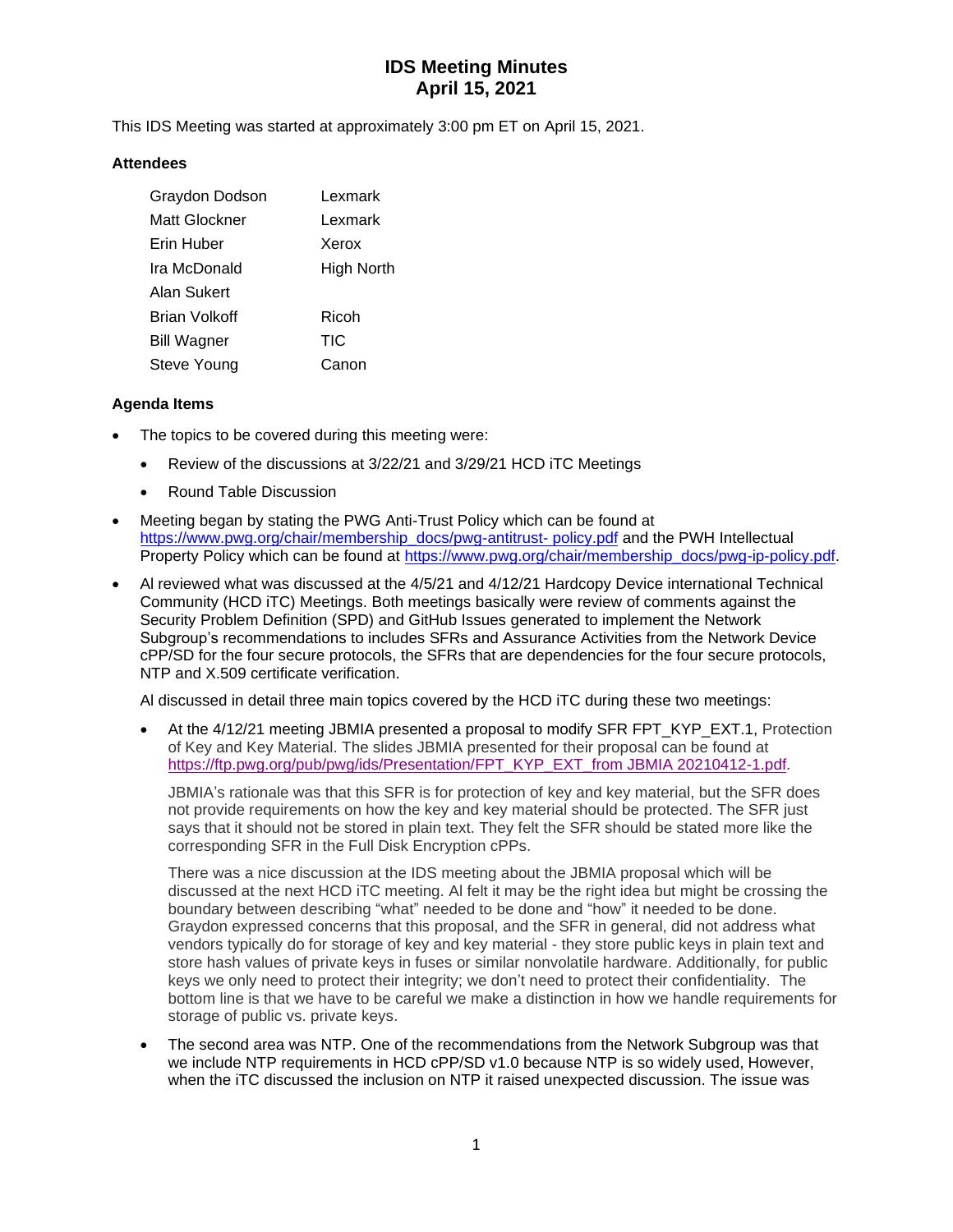## **IDS Meeting Minutes April 15, 2021**

around the NTP SFRs in the ND cPP that would be included in the HCD cPP if the iTC agreed to add NTP.

The NTP SFRs in the ND cPP included a couple of important requirements:

- It requires the use of NTPv3 or NTPv4. Ira mentioned that NTPv3 is old and that vendors should be using NTPv4.
- It required the use of secure NTP by virtue of the requirement that the system time has to be updated either via authentication using authentication via a select set of message digest algorithms or via a trusted communication channel between the device and the NTP time source using either IPsec or DTLS.

It was mentioned that for secure NTP the new authentication scheme being used is for securing NTP is Network Time Security (NTS). We noted that NTS is mentioned in the NTP SFR from the ND cPP, likely because NTS is so new. We felt that maybe this is one case where instead of following the ND iTC we should lead the ND iTC and include NTS in the NTP SFR we include in the HCD cPP.

A third requirement for NTP is that "The TSF shall not update NTP timestamp from broadcast and/or multicast addresses." Ira pointed out this requirement was probably put in to be compatible with NTP v3, but that if DTLS is used this requirement becomes unnecessary.

Finally, Ira mentioned that RFC 8633, Network Time Protocol Best Current Practices might be a good place to look for NTP requirements.

• Finally, Al summarized the current recommendations of the HCD iTC subgroup looking into Hardware-anchored integrity verification requirements for HCDs. It is using the Dedicated Security Components (DSC) cPP as the basis for the SFRs that it will recommend be included in the HCD cPP to address this area.

The Subgroup has recommended to the full HCD iTC the following elements be added the HCD SPD to address this requirement:

o Threats

T.WEAK\_CRYPTO: An unauthorized user or attacker that observes network traffic transmitted to and from the TOE may cryptographically exploit poorly chosen cryptographic algorithms, random bit generators, ciphers or key sizes.

o Assumptions

A.ROT\_INTEGRITY: The vendor provides a Root of Trust (RoT) that is comprised of the TOE firmware, hardware, and pre-installed public keys or required critical security parameters, free of intentionally malicious capabilities. The platform trusts the RoT since it cannot verify the integrity and authenticity of the RoT.

o Security Objectives

O.AUTH\_FAILURES: The TOE resists repeated attempts to guess authorization data by responding to consecutive failed attempts in a way that prevents an attacker from exploring a significant amount of the space of possible authorization data values.

Note: This Security Objective needs to be Conditionally Mandatory based on the condition that the TOE has an internal authentication mechanism. Also, the HCD must ensure the HCD does not outlaw 3rd Party external authentication mechanisms.

O.FW\_INTEGRITY: The TOE ensures its own integrity has remained intact and attests its integrity to outside parties on request.

**Note**: Ira mentioned that the last part of this objective - and attests its integrity to outside parties on request – amounted to remote attestation which is an area that is not fully developed. He strongly recommended the HCD iTC not include this part of the objective in the HCD SPD.

O.STRONG\_CRYPTO: The TOE implements strong cryptographic mechanisms and algorithms according to recognized standards, including support for random bit generation